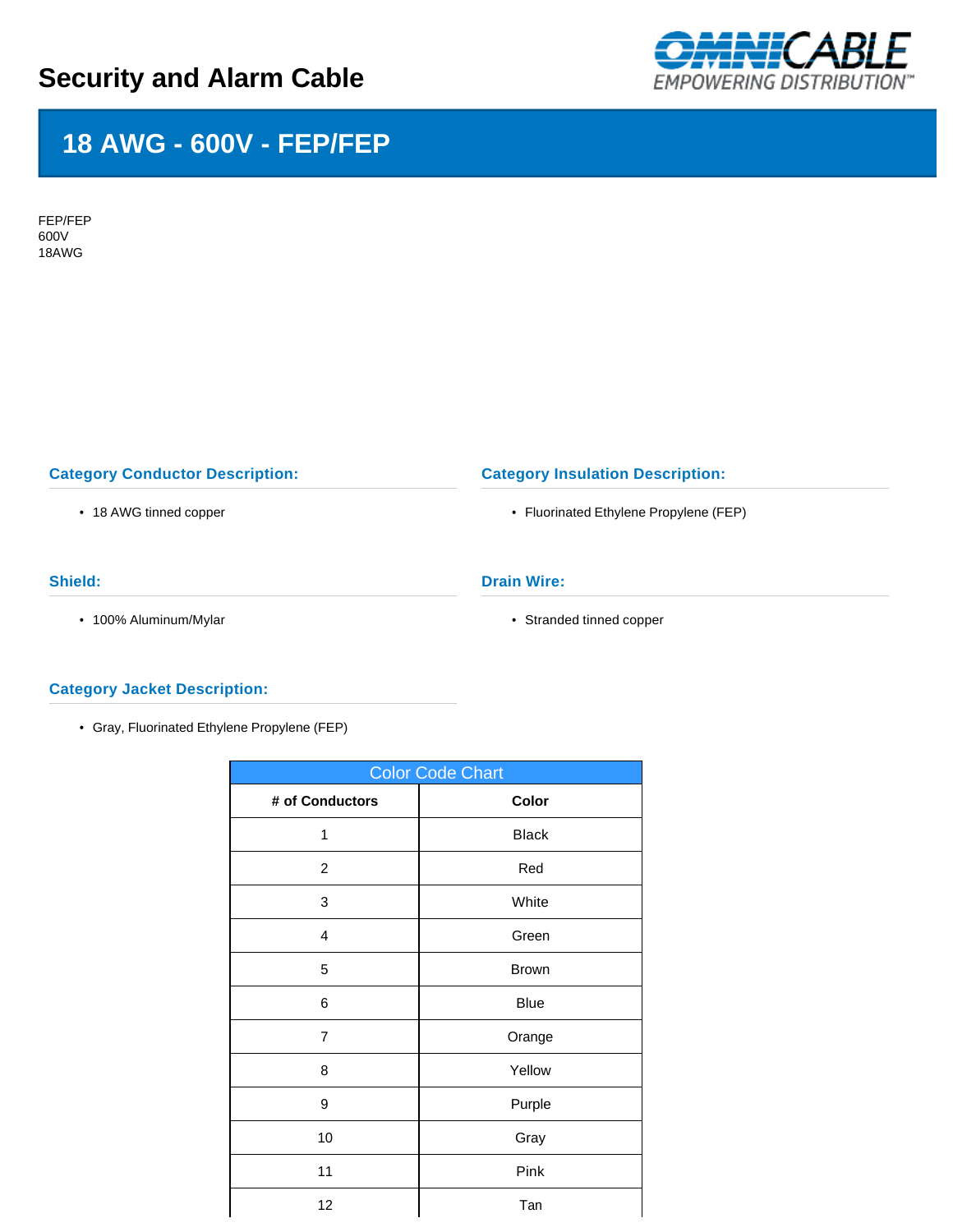| 13<br><b>Red/Black Stripe</b><br>14<br>White/Black Stripe<br>15<br>Green/Black Stripe<br>16<br><b>Blue/Black Stripe</b><br>17<br>Orange/Black Stripe<br>Yellow/Black Stripe<br>18<br>Purple/Black Stripe<br>19<br>20<br>Gray/Black Stripe<br>21<br>Pink/Black Stripe<br>22<br><b>Tan/Black Stripe</b><br>23<br><b>Black/White Stripe</b><br>24<br>Red/White Stripe<br>25<br>Green/White Stripe<br>26<br><b>Blue/White Stripe</b><br>27<br><b>Brown/White Stripe</b><br>28<br>Orange/White Stripe<br>Yellow/White Stripe<br>29<br>Purple/White Stripe<br>30 |  |  |  |  |
|------------------------------------------------------------------------------------------------------------------------------------------------------------------------------------------------------------------------------------------------------------------------------------------------------------------------------------------------------------------------------------------------------------------------------------------------------------------------------------------------------------------------------------------------------------|--|--|--|--|
|                                                                                                                                                                                                                                                                                                                                                                                                                                                                                                                                                            |  |  |  |  |
|                                                                                                                                                                                                                                                                                                                                                                                                                                                                                                                                                            |  |  |  |  |
|                                                                                                                                                                                                                                                                                                                                                                                                                                                                                                                                                            |  |  |  |  |
|                                                                                                                                                                                                                                                                                                                                                                                                                                                                                                                                                            |  |  |  |  |
|                                                                                                                                                                                                                                                                                                                                                                                                                                                                                                                                                            |  |  |  |  |
|                                                                                                                                                                                                                                                                                                                                                                                                                                                                                                                                                            |  |  |  |  |
|                                                                                                                                                                                                                                                                                                                                                                                                                                                                                                                                                            |  |  |  |  |
|                                                                                                                                                                                                                                                                                                                                                                                                                                                                                                                                                            |  |  |  |  |
|                                                                                                                                                                                                                                                                                                                                                                                                                                                                                                                                                            |  |  |  |  |
|                                                                                                                                                                                                                                                                                                                                                                                                                                                                                                                                                            |  |  |  |  |
|                                                                                                                                                                                                                                                                                                                                                                                                                                                                                                                                                            |  |  |  |  |
|                                                                                                                                                                                                                                                                                                                                                                                                                                                                                                                                                            |  |  |  |  |
|                                                                                                                                                                                                                                                                                                                                                                                                                                                                                                                                                            |  |  |  |  |
|                                                                                                                                                                                                                                                                                                                                                                                                                                                                                                                                                            |  |  |  |  |
|                                                                                                                                                                                                                                                                                                                                                                                                                                                                                                                                                            |  |  |  |  |
|                                                                                                                                                                                                                                                                                                                                                                                                                                                                                                                                                            |  |  |  |  |
|                                                                                                                                                                                                                                                                                                                                                                                                                                                                                                                                                            |  |  |  |  |
|                                                                                                                                                                                                                                                                                                                                                                                                                                                                                                                                                            |  |  |  |  |